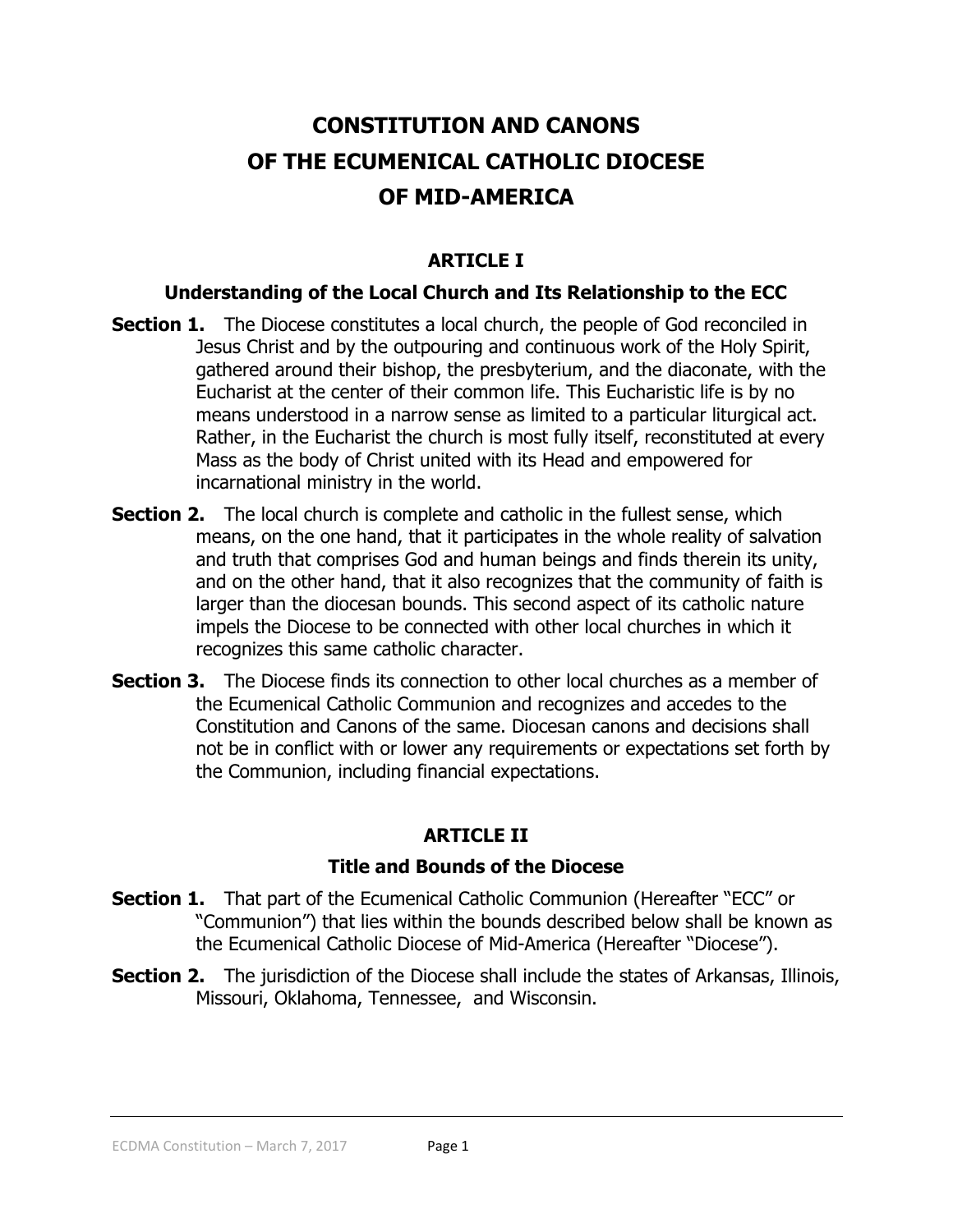## **ARTICLE III**

## **Fundamental Principles**

- **Section 1.** The Diocese affirms subsidiarity, that organizing principle which states that matters ought to be handled by the smallest, lowest, or least centralized competent authority. Collaboration between equal local churches in the Communion should be the rule.
- **Section 2.** The Synod shall establish canons regarding a process for separation from the Communion. Such canons must provide for a process which:
	- (1)involves dialogue between diocesan representatives and representatives of the Communion, seeking reconciliation,
	- (2) takes at least one year to accomplish,
	- (3) allows those parishes and ministries that wish to stay with the Communion to do so,
	- (4) describes the terms of the separation, e.g., the disposition of any jointly-held records or assets, etc.

# **ARTICLE IV**

# **Members of the Diocese**

- **Section 1.** Faith communities within the geographic boundaries of the Diocese that wish to join the ECC and meet the requirements for membership as described in the ECC Constitution will apply for membership with the Diocese.
- **Section 2.** Special ministries of the Diocese must be attached to a member community; they do not constitute separate communities.
- **Section 3.** The Synod may establish procedures regarding the admission of faith communities to membership, to be administered by the diocesan bishop.
- **Section 4.** Faith communities shall make a financial commitment to the Diocese.

# **ARTICLE V**

# **The Diocesan Synod and Its Members**

- **Section 1.** The Diocese is both episcopal and synodal, gathering around its bishop whose jurisdictional authority is given from election by the clergy and laity of the Diocese, who have equal voice and vote on all matters of local church life.
- **Section 2.** The lay members of the Synod are those delegates selected by the parishes of the diocese. Each parish is entitled to send one (1) voting lay delegate to the Synod, plus one (1) additional delegate for every twenty-five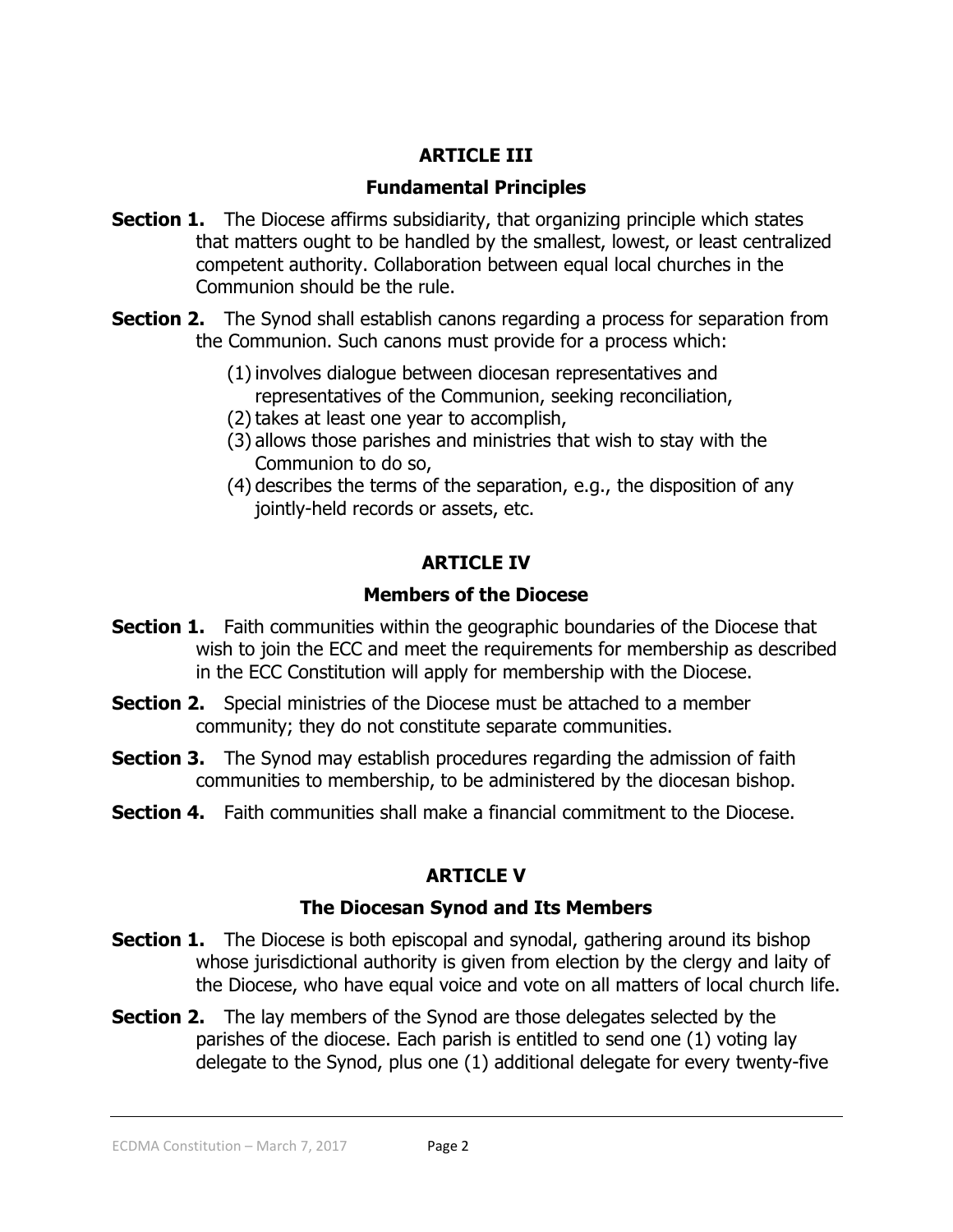(25) registered parish members or fraction thereof. Ordained persons may not serve as lay delegates.

- **Section 3.** Every ordained person in good standing, holding faculties, and canonically resident in the Diocese shall be a member of the Synod.
- **Section 4.** The Bishop is a member and the chair of the Synod, with the right to voice in the Synod's deliberations.
- **Section 5.** The Synod shall meet at the time fixed by canon and at the place selected by the preceding Synod; the Ecclesiastical Authority of the Diocese for good cause may change the time or place of meeting. Special or called meetings of the Synod may be provided for by canon.
- **Section 6.** A quorum of the Synod shall consist of one or more of the duly selected delegates from one-half of the parishes entitled to representation in the synod, and one-half of the clerical members. A smaller number may adjourn from day to day until the third day when, if no quorum is then present, the Synod shall stand adjourned *sine die*. Ordinarily, the Diocesan bishop or their designee is necessary for the establishment of the quorum.

# **ARTICLE VI**

# **Voting in the Synod**

- **Section 1.** Except as otherwise provided, in all matters that may come before the Synod the laity and clergy shall deliberate as one body, and the adoption or rejection of any matter submitted for their consideration shall be determined by a majority of those voting thereon. But if any five (5) members request it, there shall be a vote by Orders. Lay delegates, shall constitute the lay Order; all clerical members shall constitute the clerical Order. A majority of the votes in each Order on the same ballot shall be necessary for passage of a measure.
- **Section 2.** A request for a vote by Orders can be made as to any motion, amendment, substitute motion or motion as amended by any five members of the Synod and will be binding if the request is made at any time prior to the vote thereon.
- **Section 3.** In a vote by Orders an unfavorable vote by either Order shall defeat the matter. There shall be no vote by Orders in any election except the election of a bishop.
- **Section 4.** The Bishop of the Diocese has the right to veto any decision taken by the Synod. A two-thirds majority vote by Orders is required to override an episcopal veto.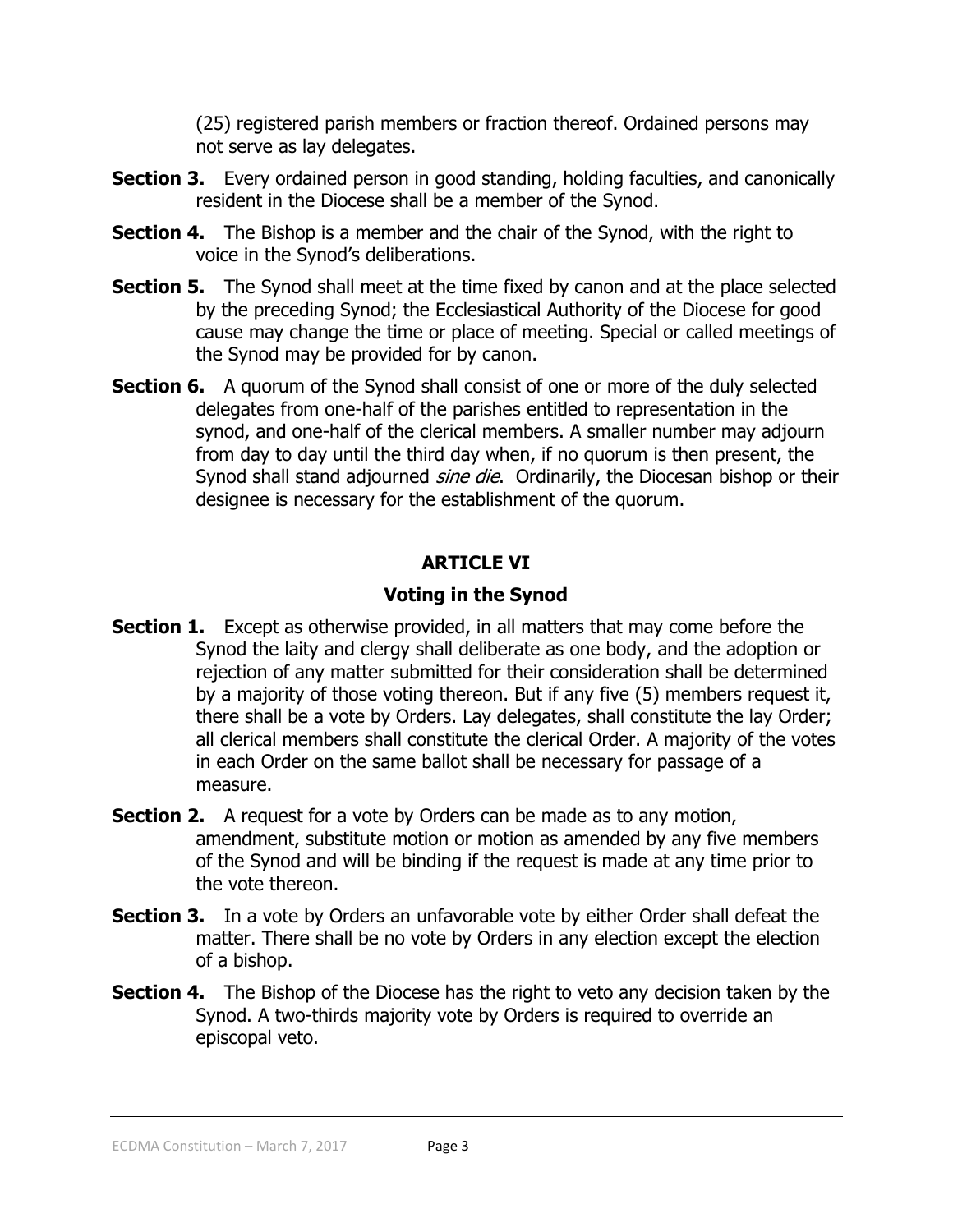# **ARTICLE VII**

## **Election of Bishops and Ecclesiastical Authority**

- **Section 1.** The election of any Bishop takes place through a vote of all the members in good standing of every parish in the Diocese. After nomination of a candidate or candidates, each parish shall provide for such a vote and direct its delegates to reflect the results of that vote in their actions at Synod. The election shall be confirmed at the Synod, where the lay delegates and clerical members shall vote by Orders by written ballot, and the required majority in each Order on the same ballot shall be necessary to confirm. If two-thirds of the members of an Order entitled to vote are present at Synod, a majority vote shall determine the choice of that Order; if less than two-thirds of the members of an Order entitled to vote are present at Synod, the vote of twothirds of those present in that Order shall be necessary for that purpose. If it is deemed necessary to confirm an episcopal election prior to the regular Synod, the Ecclesiastical Authority may call a special Synod.
- **Section 2.** The Bishop is the Ecclesiastical Authority of the Diocese and exercises ordinary jurisdiction within the Diocese. The Bishop is also the Chief Pastor and Liturgical Officer of the Diocese and, as such, has the right to officiate within any congregation or elsewhere in the Diocese.
- **Section 3.** The Diocese may elect a new diocesan Bishop no more than one year prior to the end of the current Bishop's term. In such a case, the new Bishop serves as Bishop Coadjutor until the time that he or she takes the role of Bishop Ordinary. The Diocese shall not elect bishops for any purpose other than to succeed the Ordinary.
- **Section 4.** If the Bishop becomes disabled, the Bishop Coadjutor, if there is one, shall assume all the powers and perform all the duties of the Bishop of the Diocese and shall be the Ecclesiastical Authority.
- **Section 5.** If the Bishop is absent, a Bishop Coadjutor or the Executive Council, if authorized in writing by the Bishop, shall act as the Ecclesiastical Authority until that authority is revoked by the Bishop.
- **Section 6.** If there is no Bishop or Bishop Coadjutor able to act, the Executive Council shall be the Ecclesiastical Authority. In the case of an Episcopal vacancy, the Executive Council shall arrange for the election and installation of a new bishop to be completed within one year.
- **Section 7.** The Synod shall provide by canon a process for removal of a bishop for cause.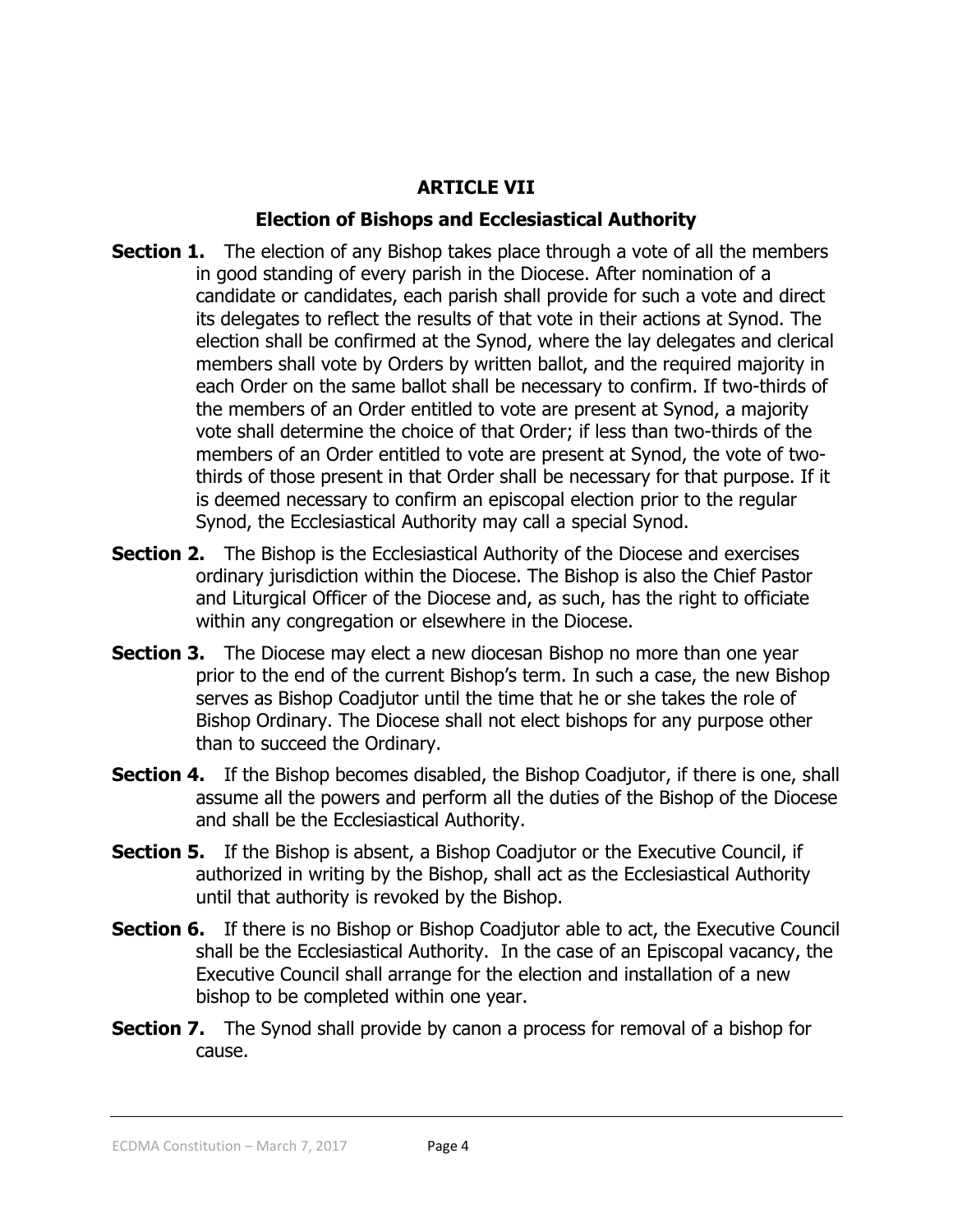#### **ARTICLE VIII**

#### **The President of the Synod**

The Bishop of the Diocese shall be the President of the Synod. However, in case of a vacancy or disability, then the presidency shall devolve on the Bishop Coadjutor, if there is one. In the event of the absence or disability of said persons, then the Synod shall elect a president *pro tempore* from its lay or clerical membership.

#### **ARTICLE IX**

#### **The Secretary of the Synod**

- **Section 1.** The Secretary of the Executive Council ("Secretary") shall also serve as Secretary of the Synod. The Secretary shall make minutes of the Synod proceedings, preserve its journal and records, attest its official acts, and faithfully deliver to the next Secretary all books and papers held by virtue of the office. The Secretary shall, as soon as possible, after the adjournment of any regular or special Synod, publish the journal of its proceedings. The Secretary shall give at least thirty days' prior notice of the time and place of meeting of each Synod to the parish council or vestry of each parish and to every member of the clergy entitled to a seat in the Synod.
- **Section 2.** If a vacancy shall occur in the office of the Secretary of the Executive Council/Synod, the Executive Council shall elect a successor Secretary at its next meeting, who shall assume immediately the duties of the Secretary of the Synod.

#### **ARTICLE X**

#### **Diocesan Committees and Officers**

**Section 1.** The Synod shall provide by canon for the election of an Executive Council, comprised of an equal number of lay and clerical members. The Bishop of the Diocese shall be the President of the Executive Council. The Executive Council shall elect a Vice President. The Executive Council shall exercise the powers of the Synod between the meetings thereof; shall supervise the temporal affairs of the Diocese; shall be responsible for the program and budget of the Diocese; and shall perform such other duties as may be committed to it by the Synod. It shall also have the power to initiate and develop such new work, between meetings of the Synod, as it may deem necessary or in the best interests of the Diocese, subject, however, to the provisions of the Constitution and Canons of the Diocese and other directions of the Synod.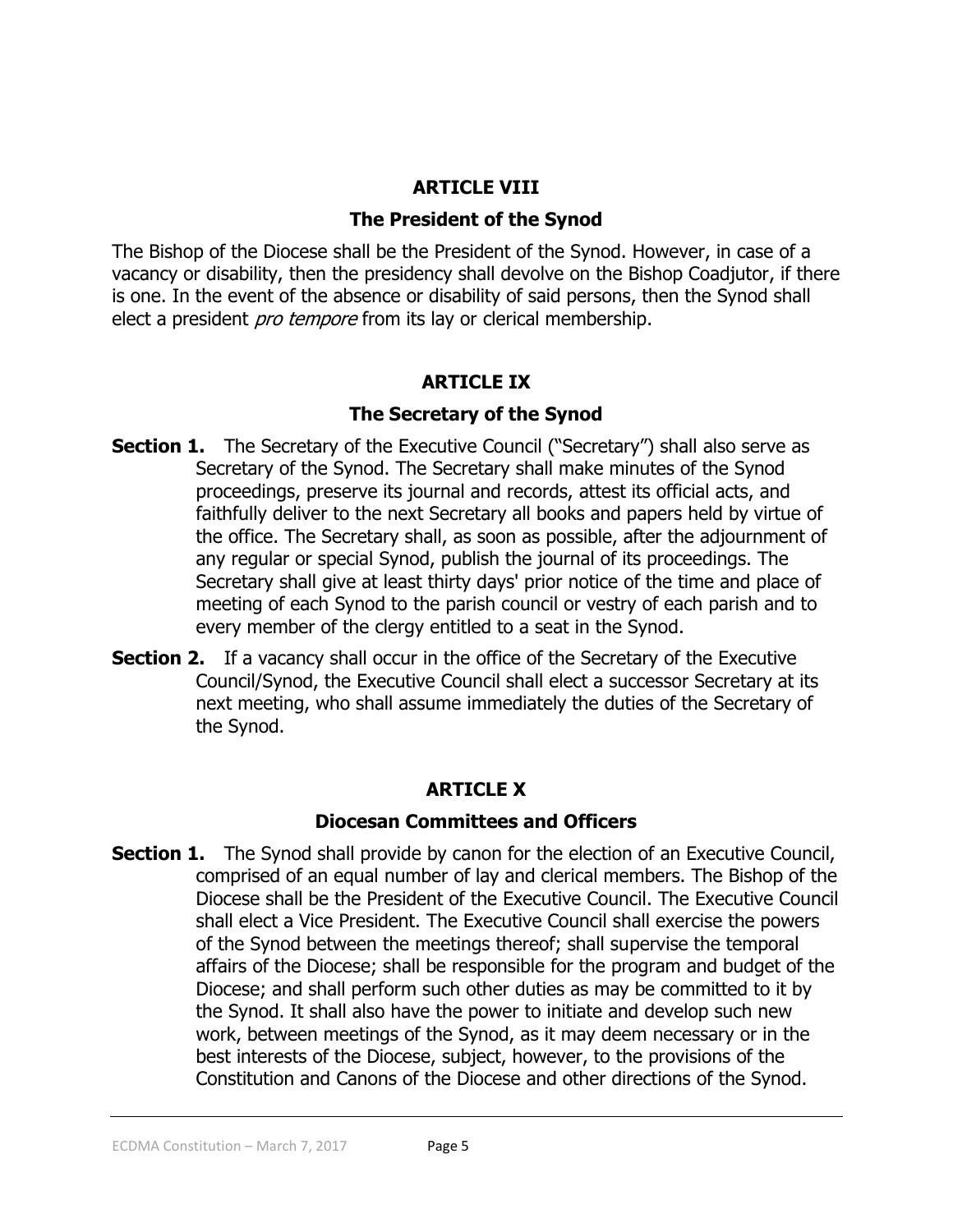**Section 2.** The Executive Council may appoint other committees, as needed, and a Treasurer, and shall regulate by canon their authority, terms of office, manner of selection, compensation, and duties.

# **ARTICLE XI**

## **The Mission of the Church**

The Diocese may, from time to time, establish various commissions or task forces to aid in the fulfillment its mission, foster collegiality between the parishes, and facilitate the ongoing education and formation of both clergy and laity in areas such as Christian spirituality, service for compassion and justice, and the development of leaders in local parishes.

# **ARTICLE XII**

# **Leadership Support and Accountability**

- **Section 1.** The Diocese shall be committed to the support of clergy and other Church personnel as they exercise their ministry, serve the Diocese and Communion, and care for their own families, by developing or identifying appropriate resources and methods to assist with such things as continuing education, coverage for liturgies when clergy are absent, retreat opportunities, resources for conflict resolution, etc.
- **Section 2.** The Diocese shall adopt a conduct policy for clergy, religious, lay employees and volunteers of the Diocese.
- **Section 3.** The Diocese shall develop a canonical process for resolution of complaints about clergy and other personnel.

# **ARTICLE XIII**

#### **Diocesan Property**

- **Section 1.** The Diocese shall not hold title to lands, real estate, or any other property of the member parishes of the Diocese.
- **Section 2.** The Bishop, shall not purchase, lease, encumber, alienate, or convey any lands or real estate without the consent of the Synod.
- **Section 3.** The Synod shall provide by canon for the disposition of any diocesan property, in accord with any applicable laws, in the event of the dissolution of the Diocese.